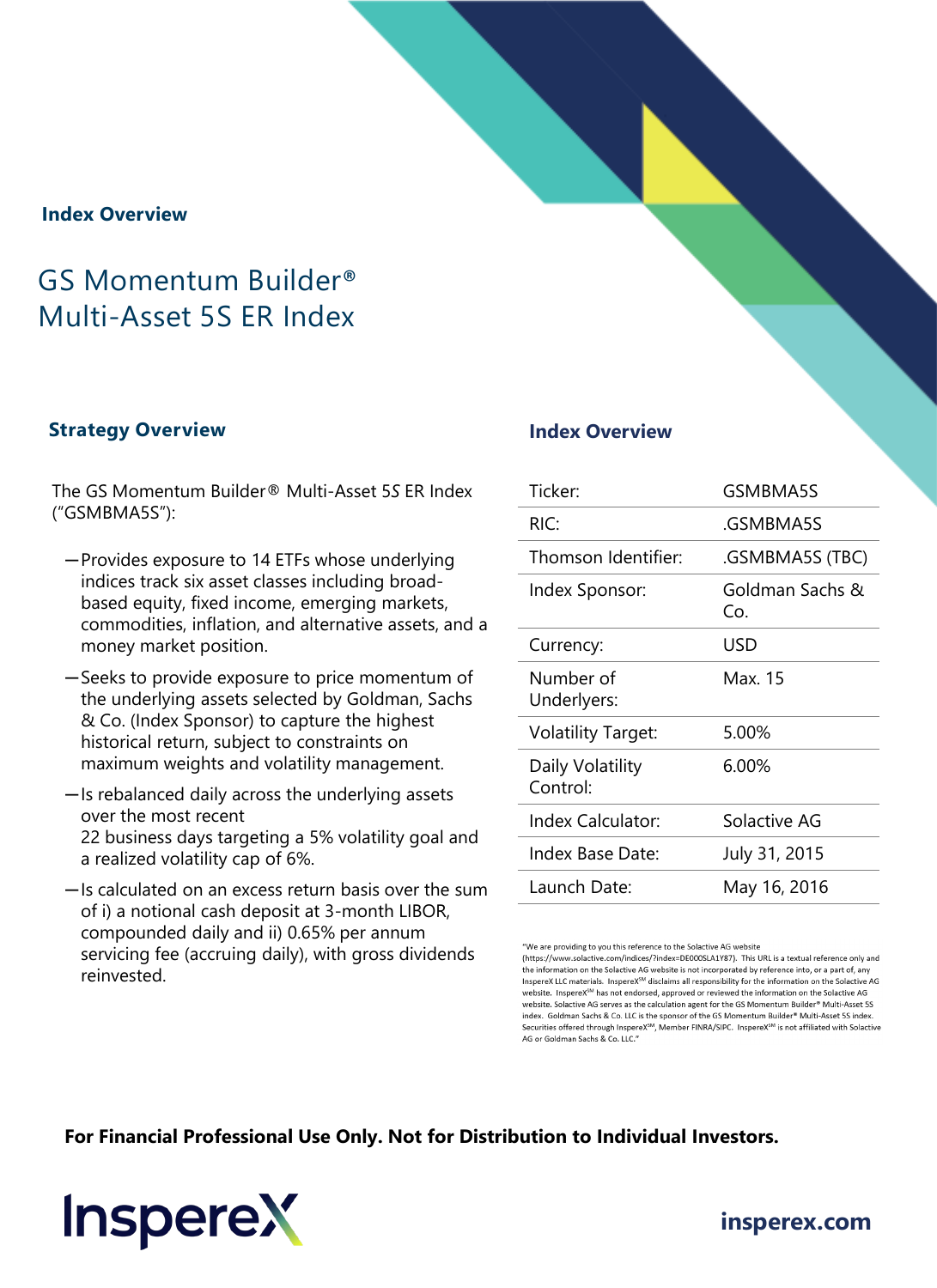# GS Momentum Builder Multi-Asset® 5S ER Index

# **Index Composition**

| <b>Asset Class</b>        | <b>Underlyer Name</b>                                | <b>Ticker</b>   | <b>Asset Class</b><br>Max Weight | <b>Underyler Max</b><br>Weight |
|---------------------------|------------------------------------------------------|-----------------|----------------------------------|--------------------------------|
| <b>Broad-Based Equity</b> | SPDR S&P 500 ETF Trust                               | SPY             | 50%                              | 20%                            |
|                           | iShares MSCI Japan ETF                               | <b>EWJ</b>      |                                  | 10%                            |
|                           | iShares MSCI EAFE ETF                                | <b>EFA</b>      |                                  | 20%                            |
| <b>Fixed Income</b>       | iShares 7-10 Year Treasury Bond ETF                  | IEF             |                                  | 20%                            |
|                           | iShares 20+ Year Treasury Bond ETF                   | TLT             | 50%                              | 20%                            |
|                           | iShares iBoxx \$ Investment Grade Corporate Bond ETF | LOD             |                                  | 20%                            |
|                           | iShares iBoxx \$ High Yield Corporate Bond ETF       | <b>HYG</b>      |                                  | 20%                            |
| <b>Emerging Markets</b>   | iShares MSCI Emerging Markets ETF                    | EEM             | 20%                              | 20%                            |
| <b>Alternatives</b>       | iShares Nasdag Biotechnology ETF                     | <b>IBB</b>      | 25%                              | 10%                            |
|                           | iShares US Real Estate ETF                           | <b>IYR</b>      |                                  | 20%                            |
|                           | iShares US Preferred Stock ETF                       | PFF             |                                  | 10%                            |
| <b>Commodities</b>        | SPDR S&P Oil & Gas Exploration & Production ETF      | <b>XOP</b>      | 25%                              | 20%                            |
|                           | <b>SPDR Gold Shares</b>                              | GLD             |                                  | 20%                            |
| <b>Inflation</b>          | iShares TIPS Bond ETF                                | TIP             | 10%                              | 10%                            |
| <b>Money Market</b>       | Goldman Sachs Money Market Position                  | Money<br>Market | 50%                              | 50%                            |

## Selecting the optimal portfolio entails an automatic daily rebalancing process.



- **Step 1:** On each index business day, test all possible portfolio combinations of underlying assets.
- **Step 2:** For each realized volatility look-back period (prior six months, three-months, and one month), consider only those portfolios with a realized volatility of 5% or less.
- **Step 3:** Of the remaining portfolios, choose the portfolio for such realized volatility look-back period that has the highest realized historical return over the prior nine-month, six-month, and three-month realized historical return.
- **Step 4:** Average the weights of each underlying asset in the three portfolios chosen in Step 3 to determine the target weight of such underlying asset for that day.
- $\checkmark$  Step 5: Average the weights of each underlying asset over the most recent 22 business days of the optimized 5% volatility portfolio to determine its daily weight for that day.
- $\checkmark$  **Step 6:** On a daily basis, monitor the realized volatility of the index. If this volatility exceeds the 6% volatility cap, a pro-rata portion of the underlying assets is allocated to the deleverage (money market) position.

*Source: Goldman Sachs. The index is rebalanced daily. The index strategy and rebalancing process are further described in the full rulebook.*

### **For Financial Professional Use Only. Not for Distribution to Individual Investors.**